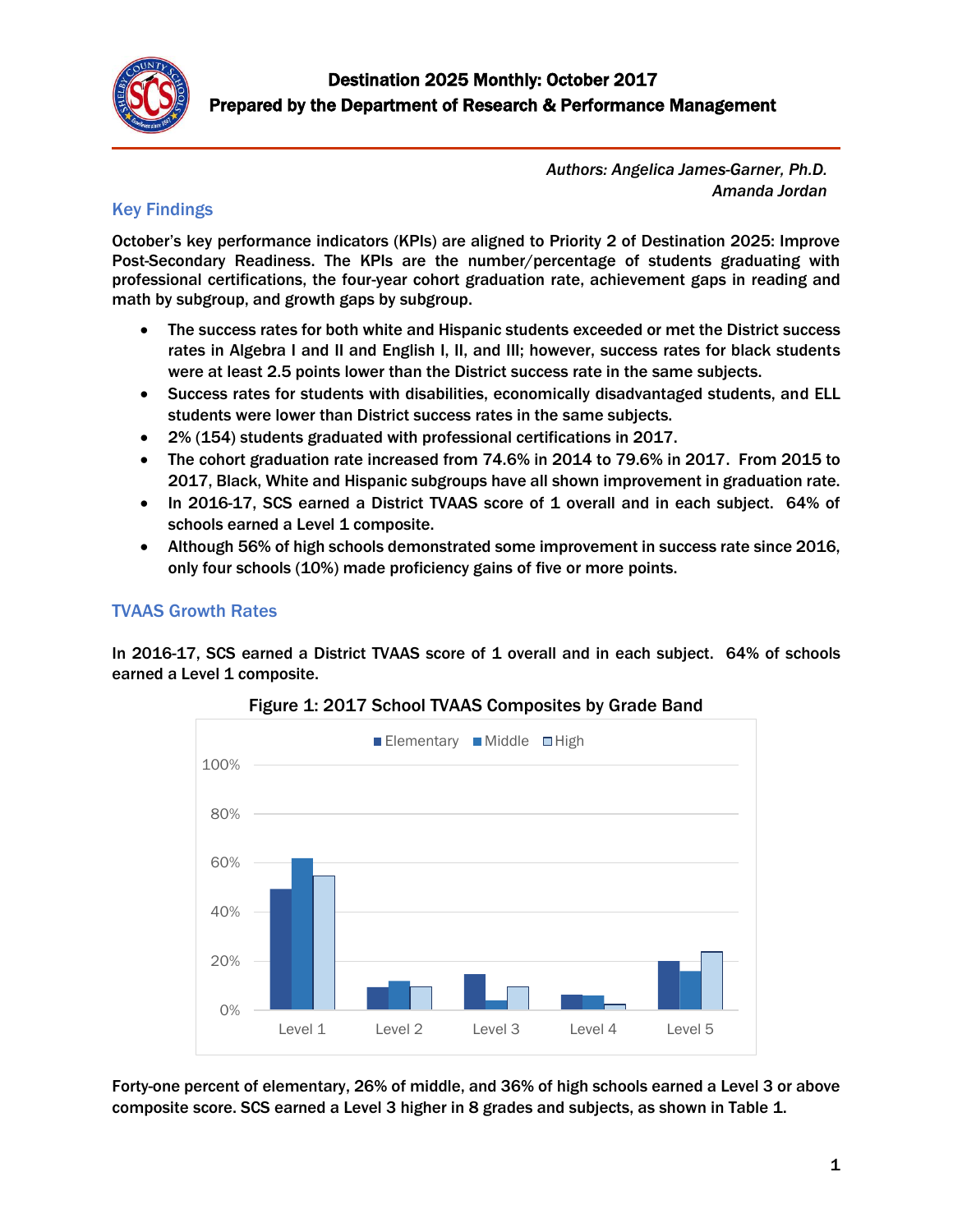

| <b>Subject</b>   | Grade    | <b>TVAAS Level</b> |
|------------------|----------|--------------------|
| <b>Biology I</b> | $9-12$   | Level 4            |
| Chemistry        | $9 - 12$ | Level <sub>3</sub> |
| English I        | $9 - 12$ | Level 5            |
| English II       | $9 - 12$ | Level <sub>5</sub> |
| English III      | $9 - 12$ | Level <sub>5</sub> |
| Math             | 3        | Level <sub>5</sub> |
| <b>Science</b>   |          | Level <sub>5</sub> |
| ELA              | Ջ        | Level 5            |

Table 1: 2017 TVAAS Level 3 and Above by Subject and Grade

### Trends in TNReady EOC Success Rates

Although there was no change from 2016 to 2017 in the success rates for high school ELA and math, fewer students performed in the lowest achievement category ("Below") in both subjects in 2017.



Figure 2: Change in EOC Achievement Levels from 2016 to 2017

## TNReady Success Rates by Subgroup

Achievement gaps across race/ethnicity and income subgroups existed in all math and English Language Arts (ELA) subjects and grade levels in 2017. These gaps were larger in lower grades than in upper grades, but overall proficiency also declined for all groups in upper grades. The largest gaps were in 7<sup>th</sup> grade math and ELA where Black/Hispanic/Native American (BHNA) students earned proficiency rates that were 36 to 37 points lower than their non-BHNA peers. The smallest gaps were in Algebra I and II where Economically Disadvantaged (ED) students earned proficiency rates that were eight points lower than their non-ED peers.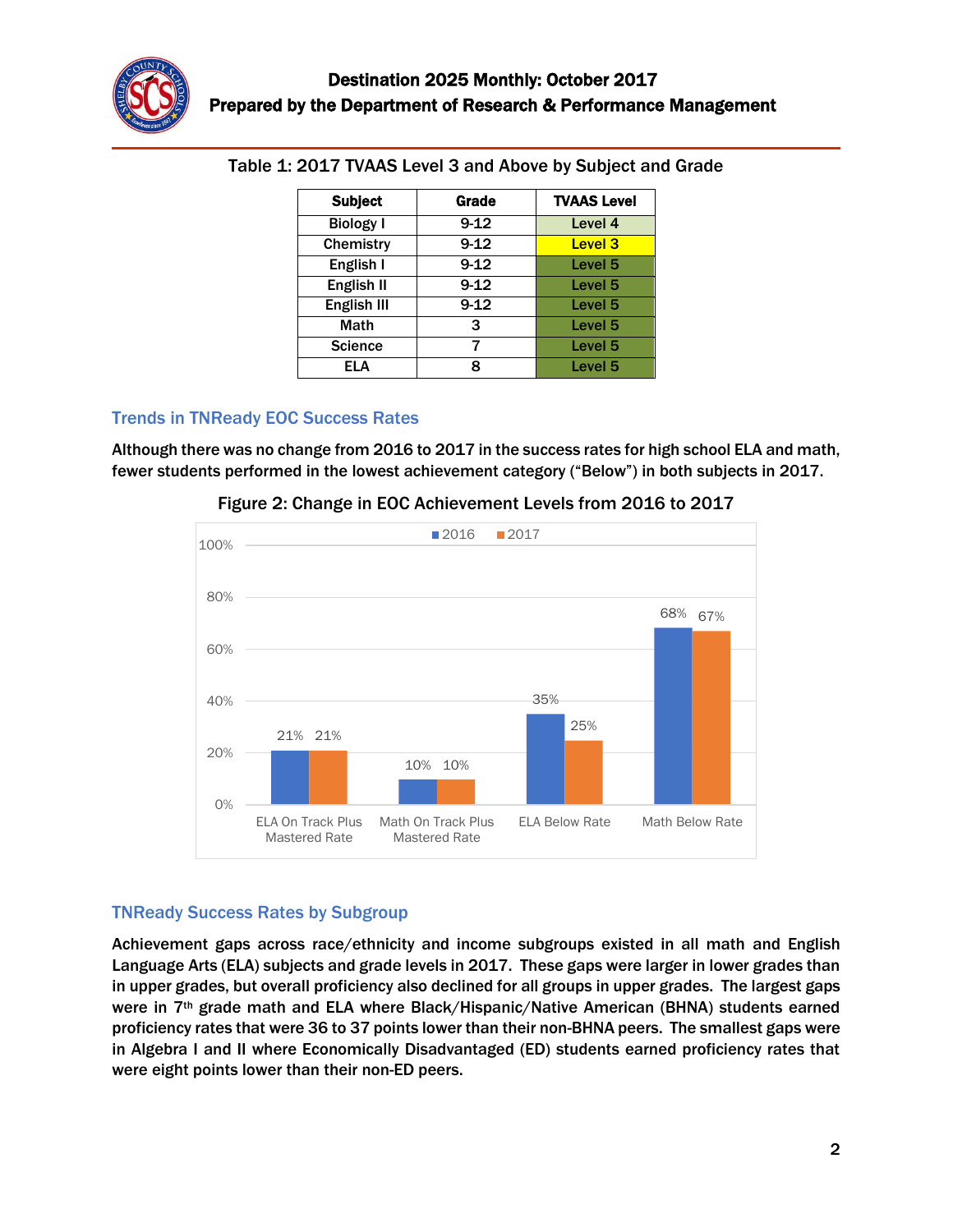





When comparing the District's achievement gaps in EOC subjects with state-wide gaps, SCS has larger gaps for race/ethnicity subgroups and smaller gaps for ED versus non-ED students. However, state achievement gaps increased for both groups from 2016 to 2017 while SCS' gaps decreased, most notably by race and ethnicity, in EOC math and ELA.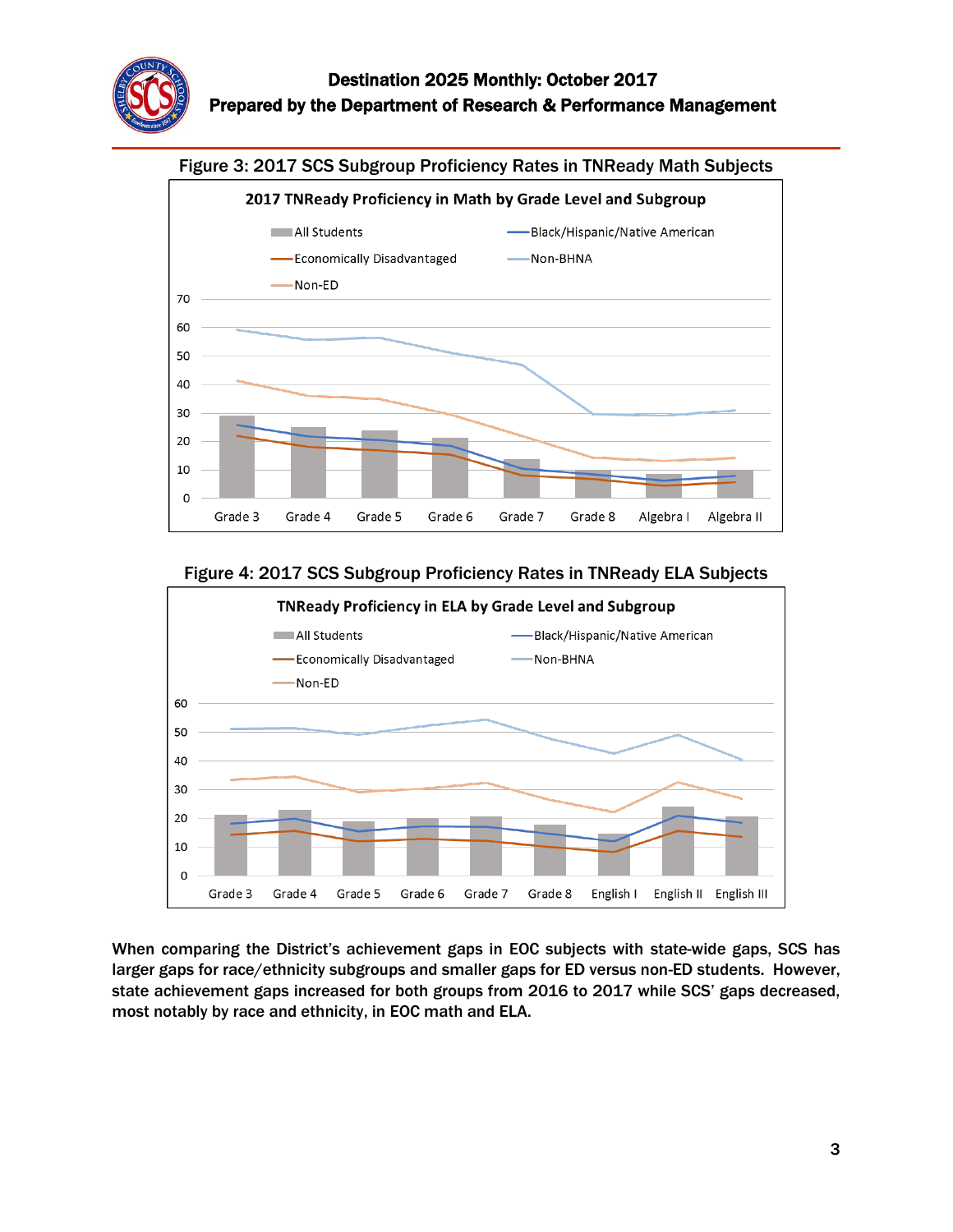



In order to examine possible drivers of race/ethnicity achievement gaps further, RPM analyzed TNReady proficiency rates for subgroups in the high schools with the highest concentrations of non-BHNA students. These seven schools<sup>1</sup> account for 42% of total high school enrollment SCS but 88% of white student enrollment and 57% of Hispanic student enrollment. Within the subset, the three largest subgroups (white, black and Hispanic) exceeded the District proficiency rate in most subjects; however, large gaps still existed between BHNA and non-BHNA students.



Figure 6: TNReady EOC Proficiency Rates by Race/Ethnicity Subgroup in Subset Schools

 $\overline{\phantom{a}}$ <sup>1</sup> This subset includes Bolton, Central, Cordova, Germantown, Kingsbury, Middle College and White Station High.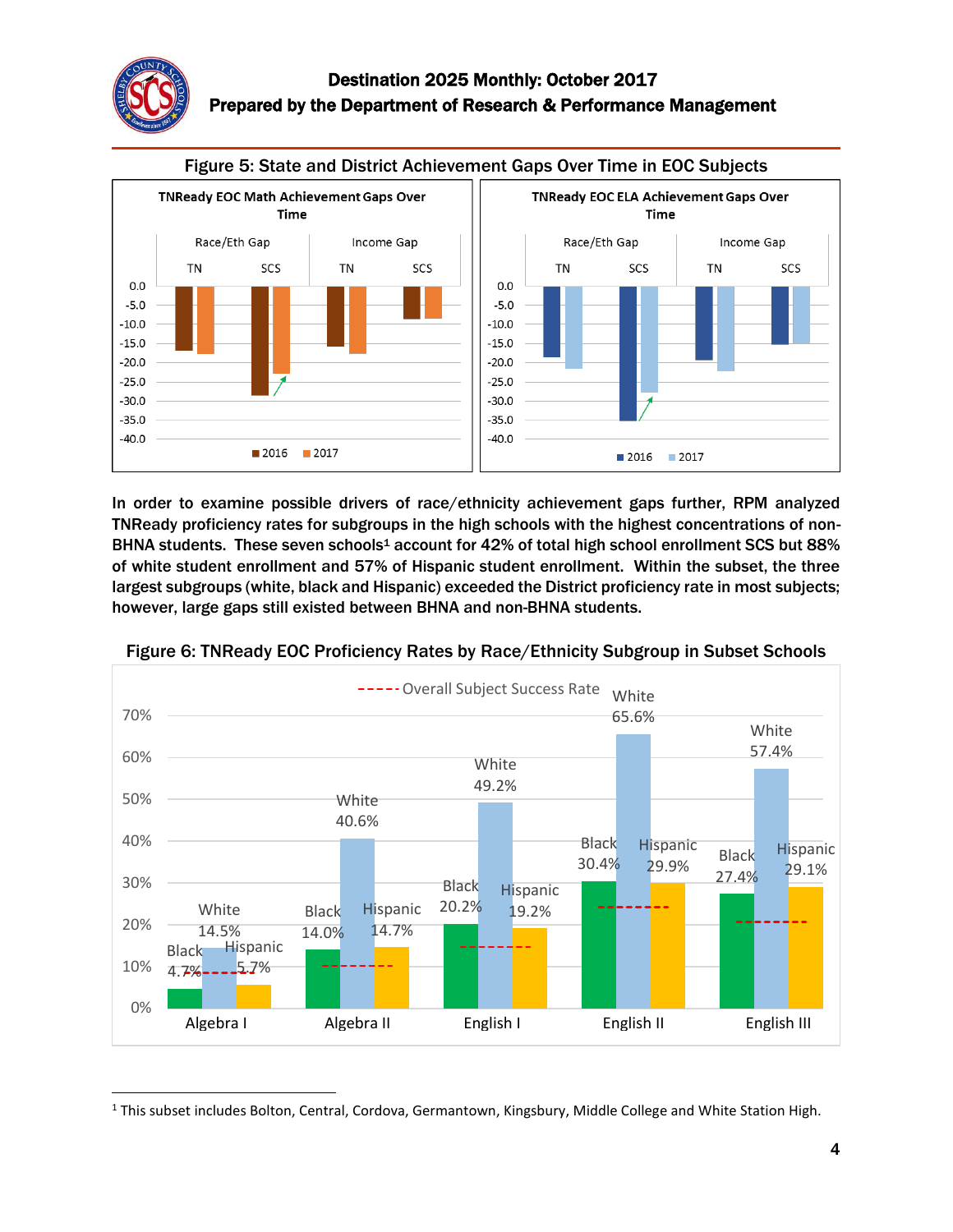

When looking at the same trends in SCS high schools outside of the subset, achievement gaps between BHNA and non-BHNA students were smaller in this group than in the above subset. However, all three subgroups had lower proficiency rates in nearly all subjects.



Figure 7: TNReady EOC Proficiency Rates by Race/Ethnicity Subgroup in Non-Subset Schools

Comparing this same subset by income subgroups yields similar results. While this subset of schools accounts for 42% of total student enrollment, they represent 35% of Economically Disadvantaged SCS high school students based on family income and 28% of Direct Certified high school students, meaning they receive federal poverty supports such as TANF or SNAP.

In the subset (Figure 8), both ED and non-ED subgroups met or exceeded the District proficiency rate in nearly all EOC TNReady subjects, but clear achievement gaps exist between the two groups in all subjects. In all other high schools (Figure 9), achievement gaps between the two groups were smaller, but overall proficiency was also lower than in the subset.

In summary, achievement gaps in TNReady subjects are reflected both within schools and between schools in SCS in terms of race/ethnicity and income. The District must continue to pursue strategies and resources that can increase the number of high-quality school options available and also address drivers of inequality within schools.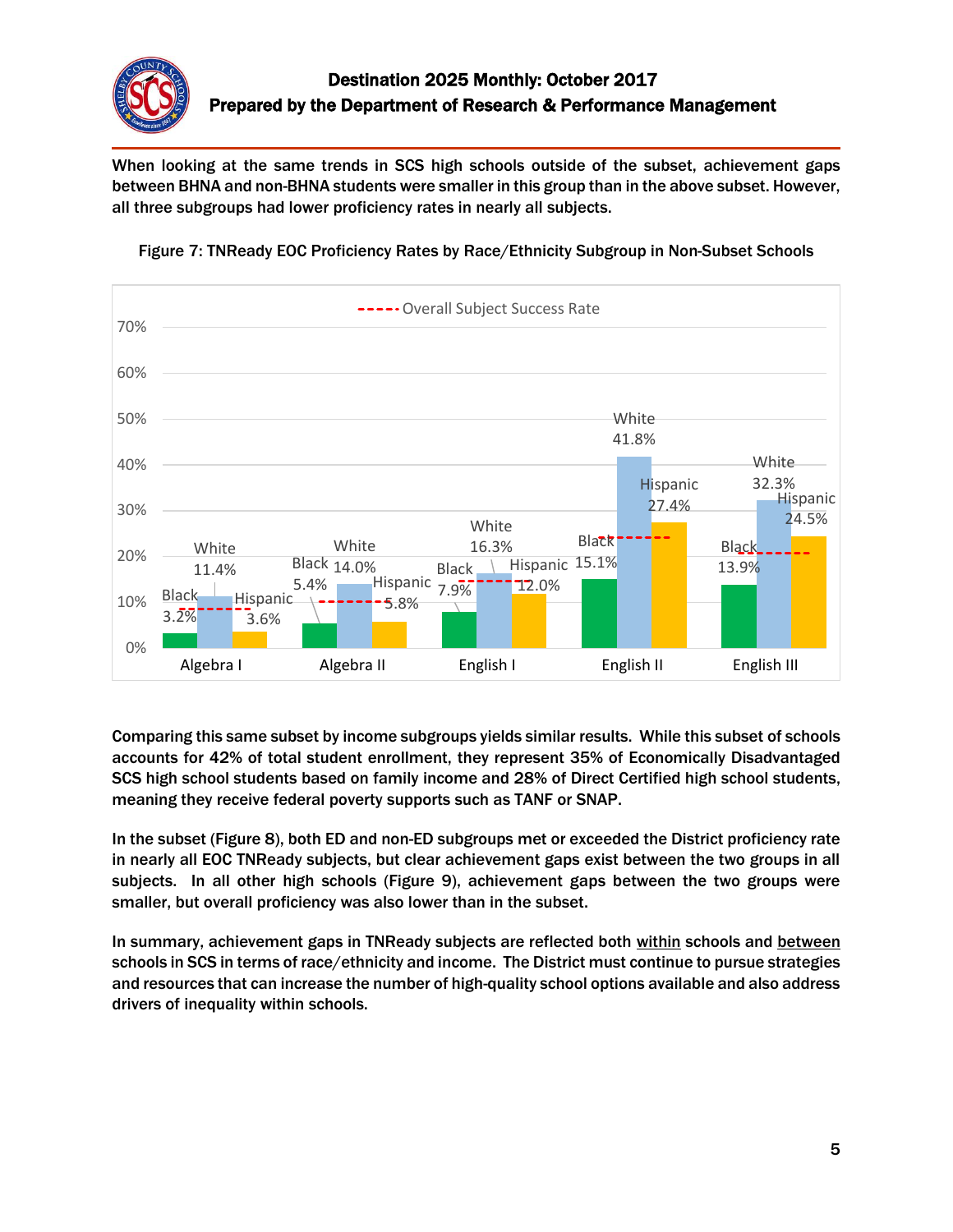

#### Figure 8: TNReady EOC Proficiency Rates by Income Subgroup in Subset Schools



### Figure 9: TNReady EOC Proficiency Rates by Income Subgroup in Non-Subset Schools

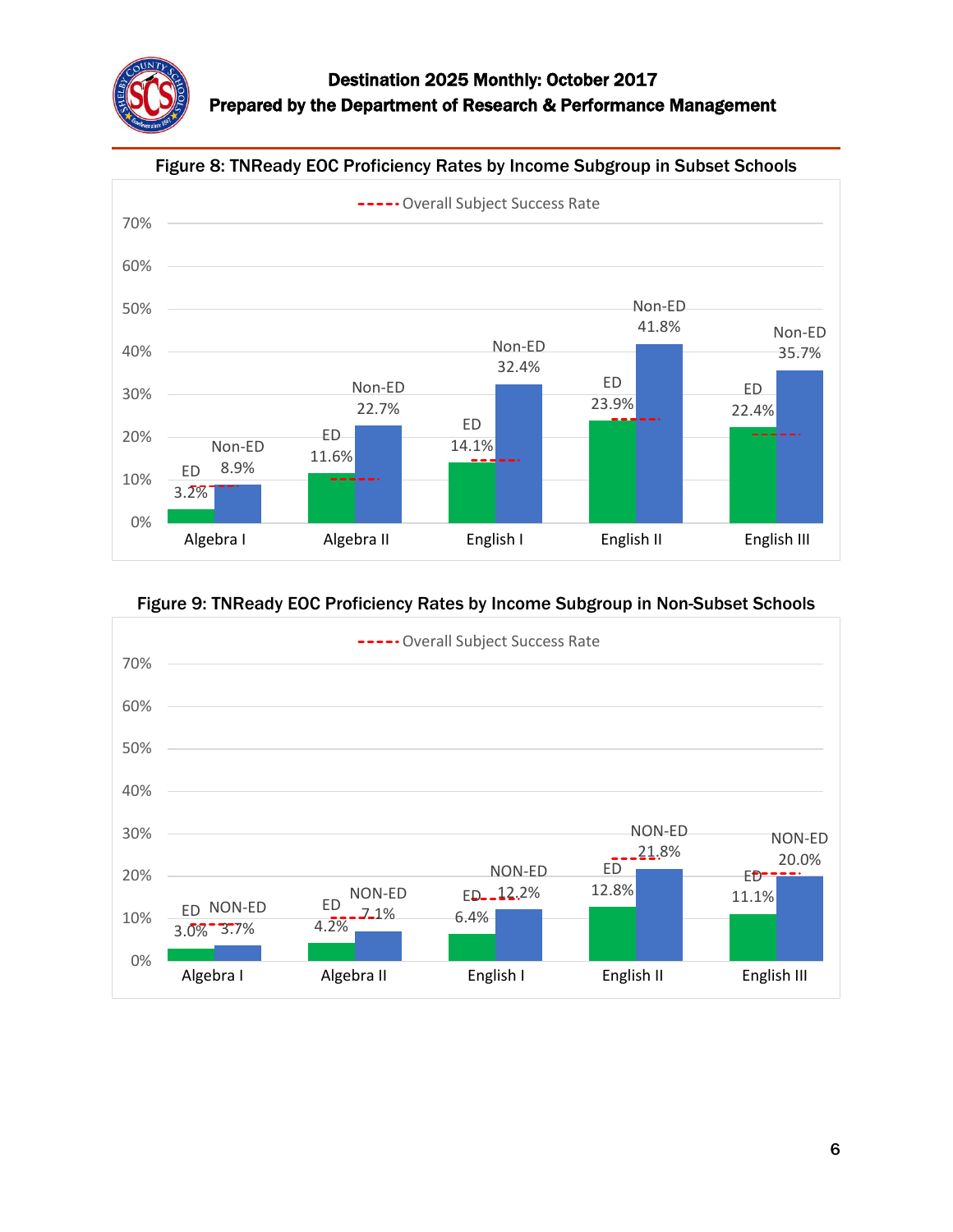

Number/Percentage of Students Graduating with Professional Certifications

The percentage of students who earned professional certifications in Career & Technical Education (CTE) increased from 2015 to 2016, but has remained stable since then.





The number of total certifications earned has fluctuated over the past three years due in part to changes in the CTE areas approved by the State. In 2015, students earned 366 certificates; however, the State removed several certifications (ServeSafe, CPR, Pesticide, and A\*S\*K\*) from the approval list beginning in 2016. When comparing just the currently approved certification areas across the past three school years, the number of certifications increased in 2016 and remained flat in 2017.



Figure 11: Number of Students with Certifications & Number of Certifications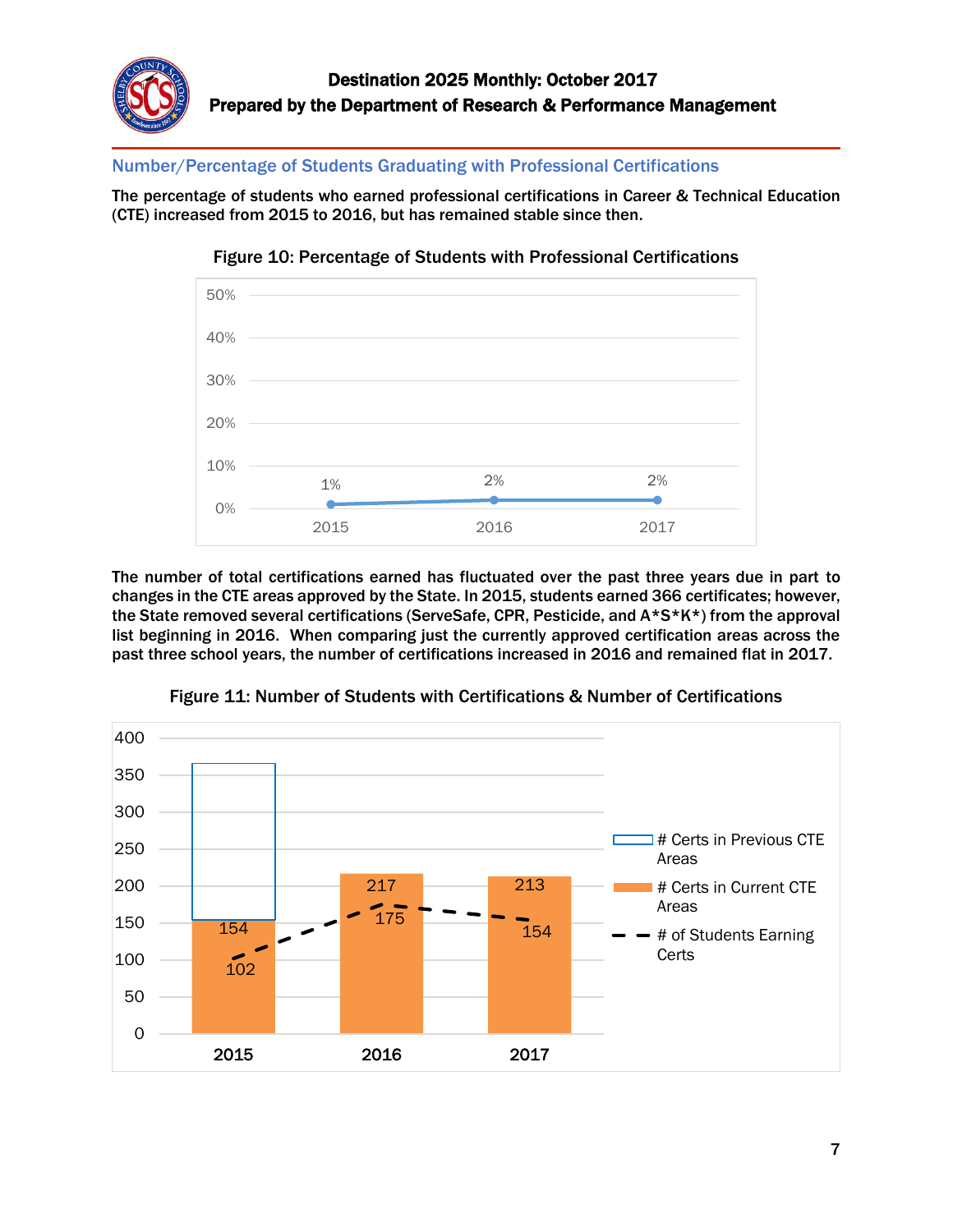

## Trends in Cohort Graduation Rate

SCS's cohort graduation rate has increased by 4.6 points from 2015 to 2017. The gap between the District graduation rate and Tennessee graduation rate has narrowed somewhat from 12.8 points in 2015 to 9.5 points in 2017.





Black students had the highest graduation rate for the 2015 (75.4%) and 2017 (80.4%) cohorts, while White students had the highest graduation rate for the 2016 (79.3%) cohort. Hispanic students had the lowest graduation rate in all three years. The cohort graduation rate has improved in all three years for Black and Hispanic students, but declined for White students in 2017.